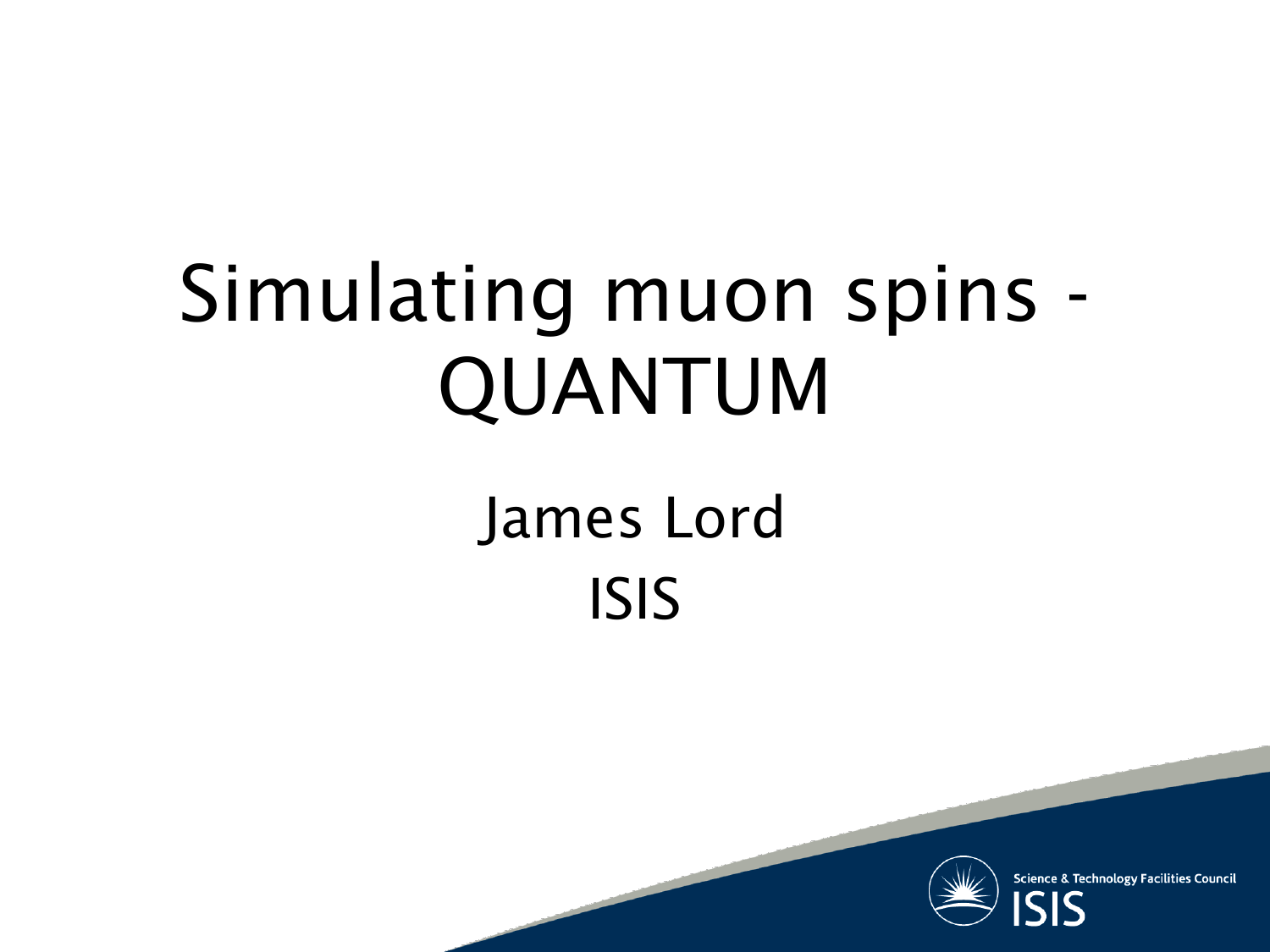### The problem

- $\cdot$  Muon + nearby nuclei and electrons
- Variety of interactions
	- dipolar, hyperfine, quadrupole
- Static and RF magnetic fields
- Diffusion
- How does the muon's spin evolve?





**Technology Facilities**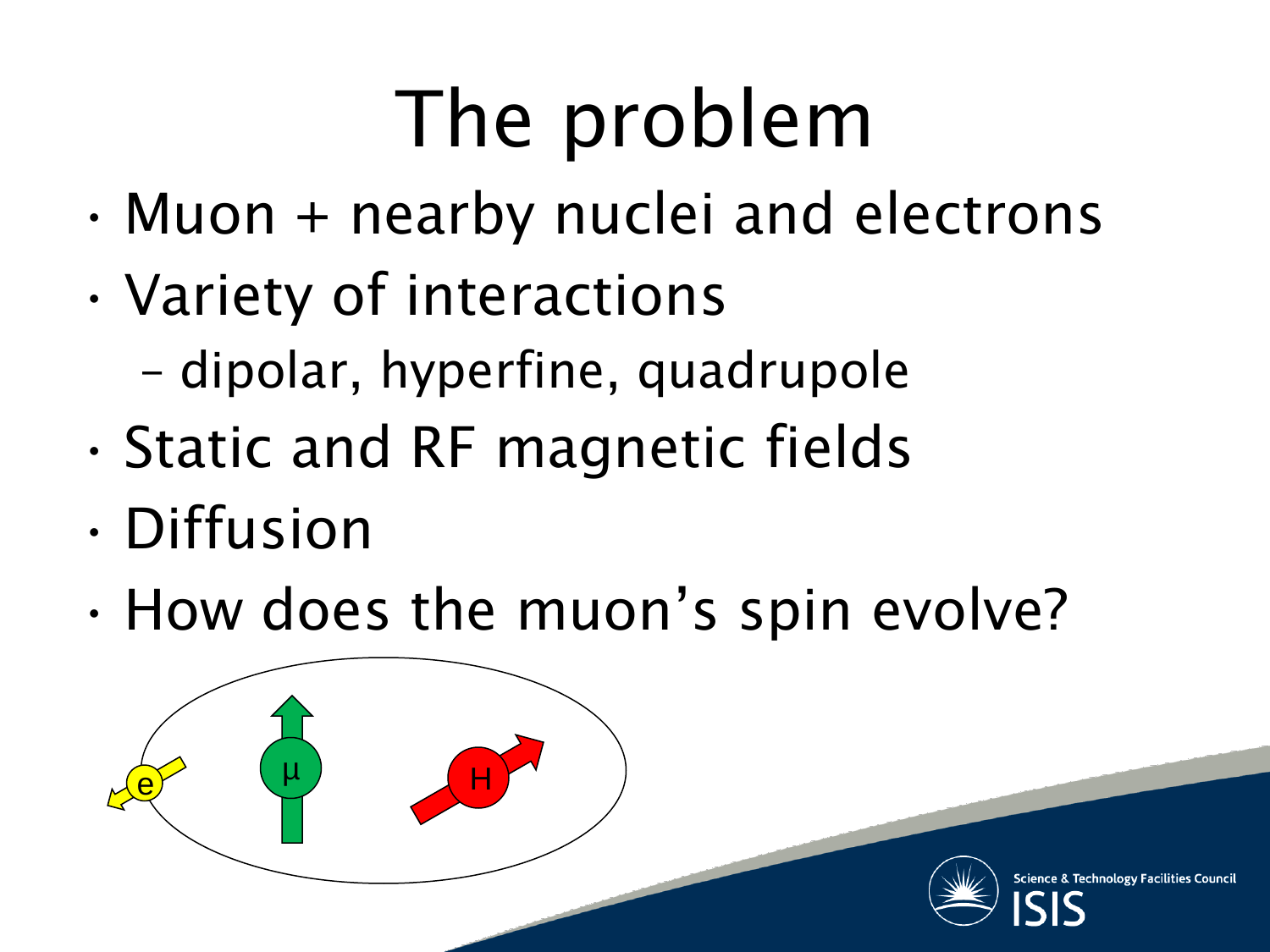#### Quantum mechanics

- $H\psi = E\Psi$
- $\cdot$  P(t) =  $\langle \psi | \sigma_{\mu} | \psi \rangle$
- $\cdot \psi = a_1 |\hat{T} \hat{T} > + a_2 |\hat{T} \hat{T} > + a_3 |\hat{T} > + a_4 |\hat{T} >$  $\cdot$  H = a b c d b\* e f g c \* f \* h i  $d^*$   $g^*$  i\* j

Can solve analytically but much easier to do numerically



**Technology Facilit**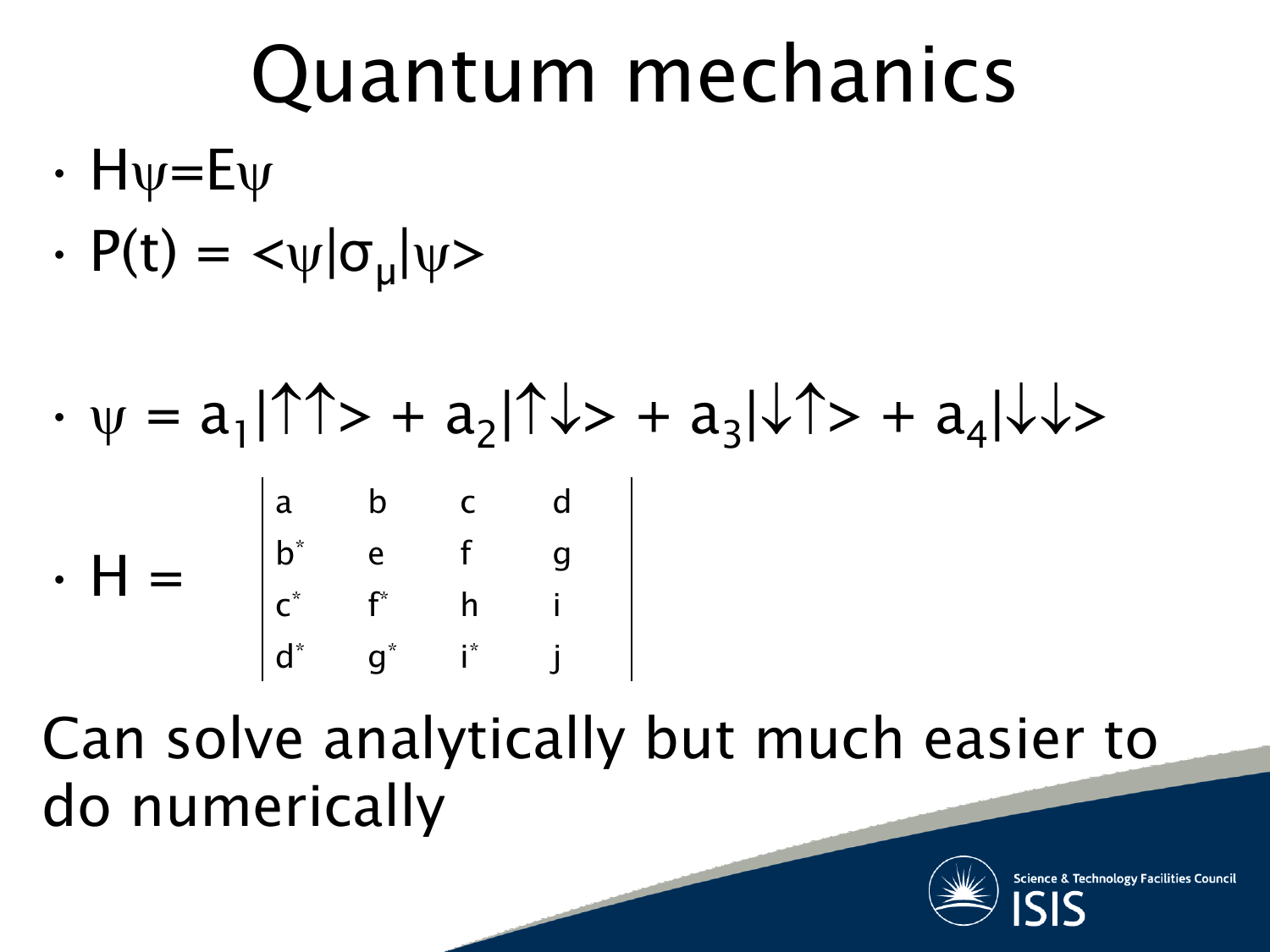#### Density Matrix  $\cdot$  P<sub>u</sub><sup> $\alpha$ </sup>(t) = Tr( $\sigma_{\mu}^{\alpha}$   $\rho$ (t))  $= Tr(\sigma_\mu{}^\alpha U(t) \rho(0) U^+(t))$  $= \Sigma$  a<sub>mn</sub> exp(i $\omega_{mn}$  t)

- Evaluate P(t) for time bins 0-20µs – Can then fit a model function
- Or calculate the integral asymmetry directly I=∫P(t) exp(-t/τ<sub>μ</sub>) dt
- Or plot frequency spectrum directly

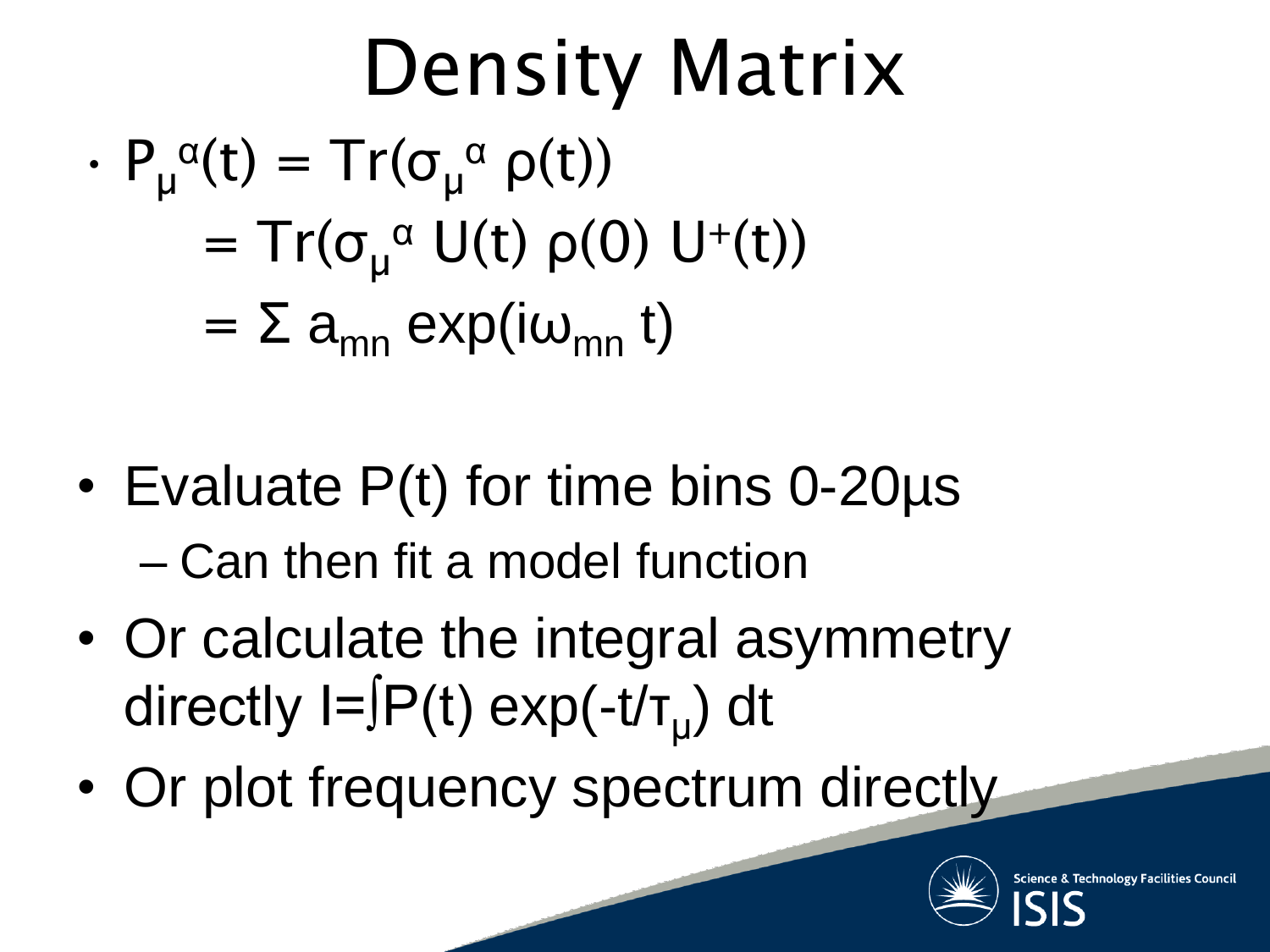#### Resonance

- "Integrate" the evolution operator U over a whole cycle of the RF waveform
- Then solve for longer times
- Works best for high RF frequencies where the applied frequency is not resolved in the measured signal (e.g. integral asymmetry)

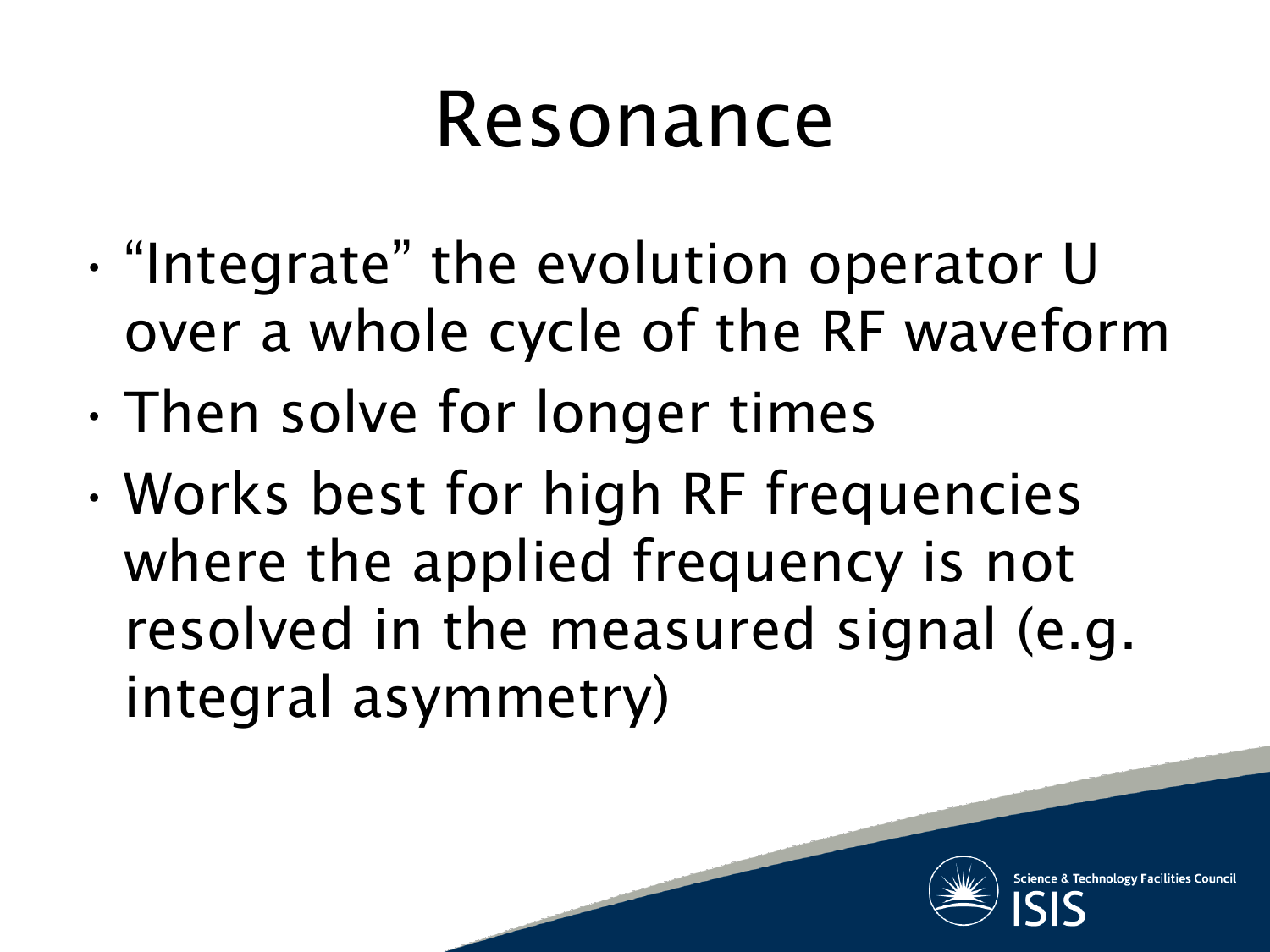### Relaxation and site changes

- Elements of ρ evolve as a series of coupled differential equations
- Multiple sites: two or more copies of ρ each evolving with its own U(t)
- Assemble into larger set of equations (matrix)
- $\cdot$  Site changes: d/dt  $\rho_{mn}^b = -d/dt \rho_{mn}^a = K_{ab} \rho_{mn}^a$
- Relaxation:  $d/dt \rho_{mn} = -d/dt \rho_{m'n'} = \lambda_i(\rho_{m'n'} \rho_{mn})$ where (m,n) and (m',n') differ by spin i
- Solve to get a series of damped oscillating terms

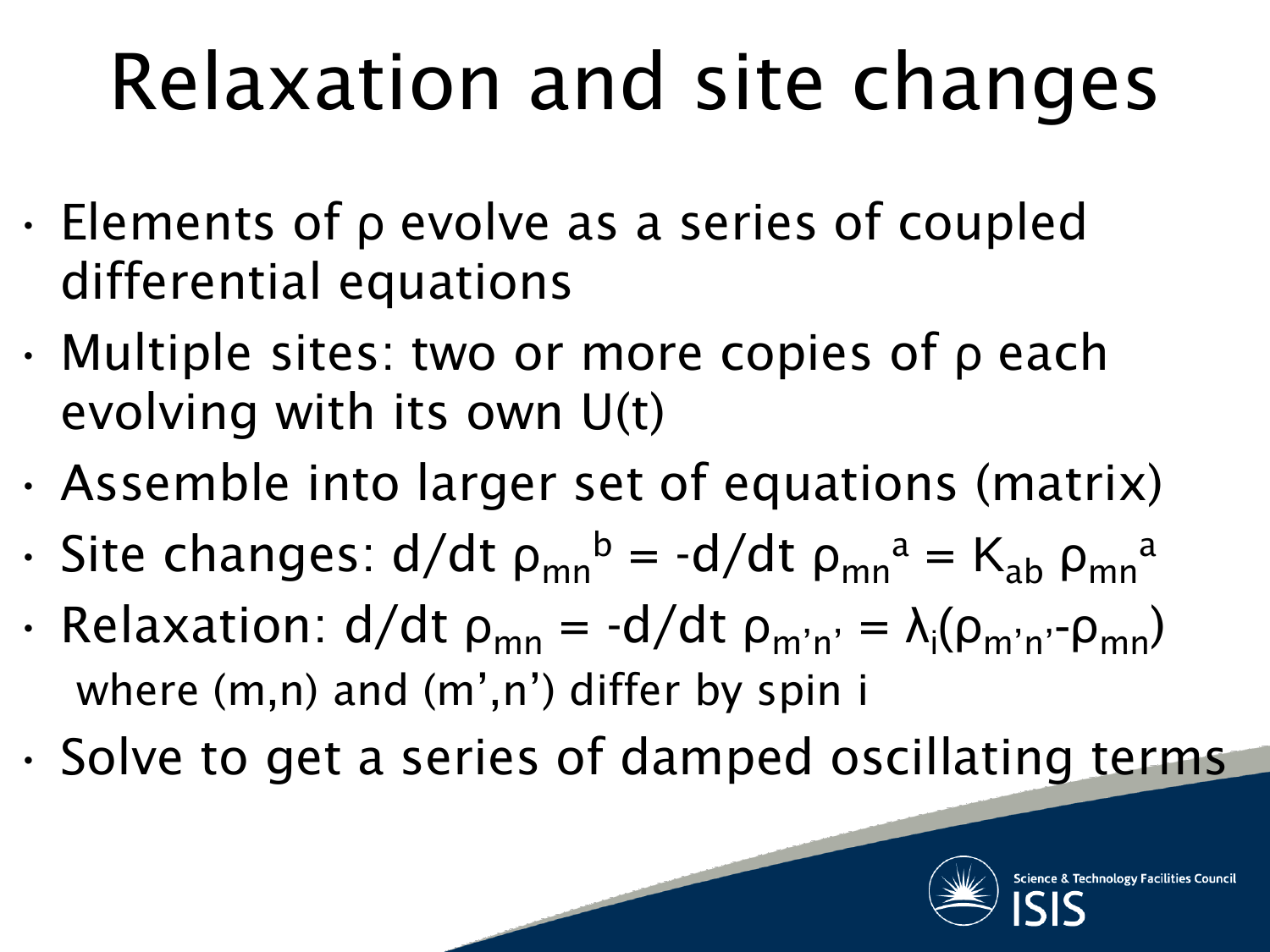### Pulsed experiments

- $\cdot$  Before step change: Hamiltonian H<sub>1</sub>, evolution matrix  $U_1(t)$
- $\cdot$  Change at t=t<sub>1</sub> to H<sub>2</sub>
- Evaluate  $\rho(t \le t_1) = U_1(t_1) \rho(0) U_1^+(t_1)$
- $\cdot$  Then use new evolution matrix U<sub>2</sub>
- Evaluate  $\rho(t>t_1) = U_2(t-t_1) \rho(t=t_1) U_2^+(t-t_1)$ Take care about different eigenstates!

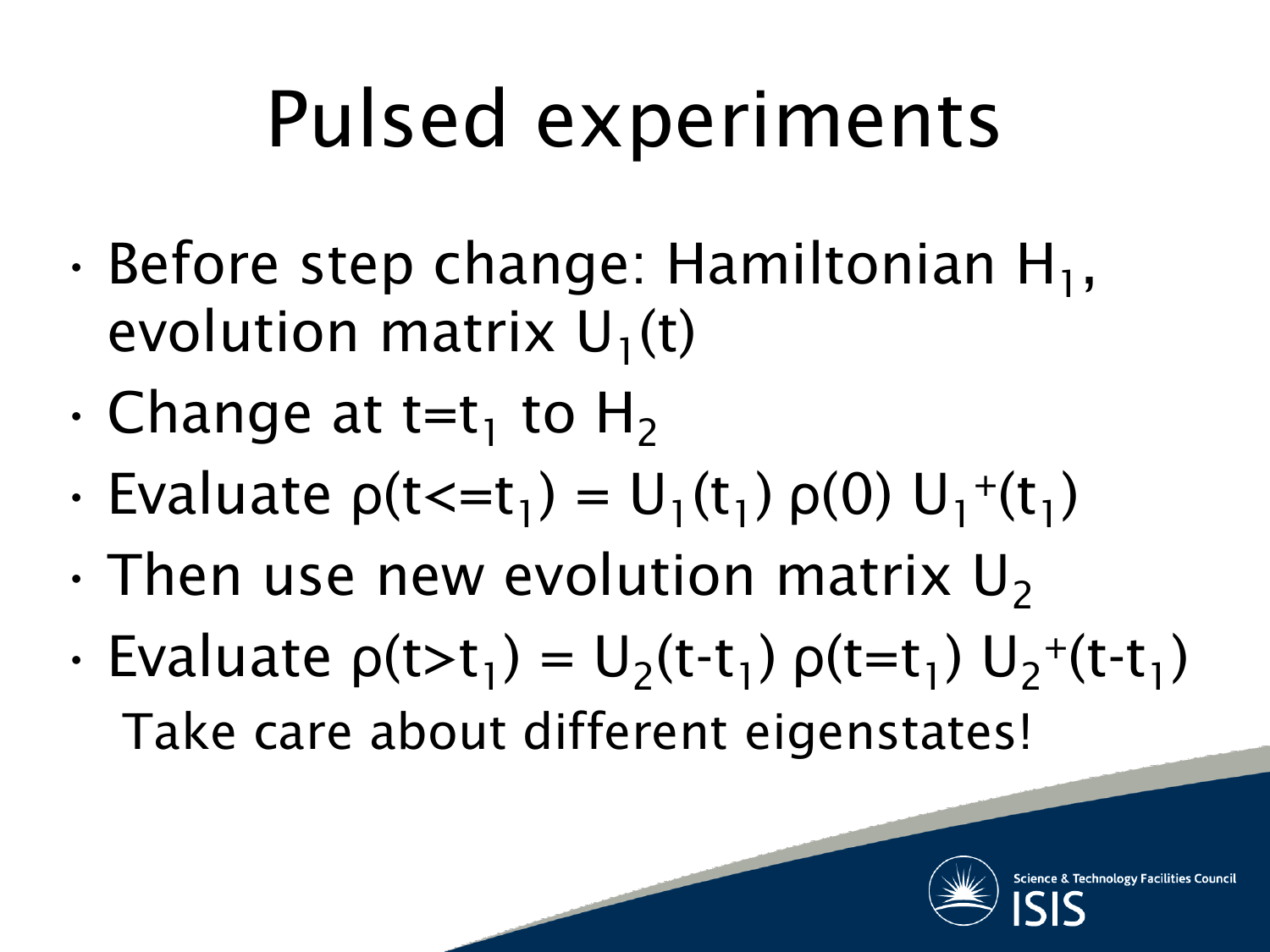#### Orientation

- $\cdot$  Zero field:  $P = 1/3(Px+Py+Pz)$
- General: Integrate over θ,φ (Monte Carlo or uniform)
	- Double integral for TF or RF
- Single crystals: average over equivalent axes

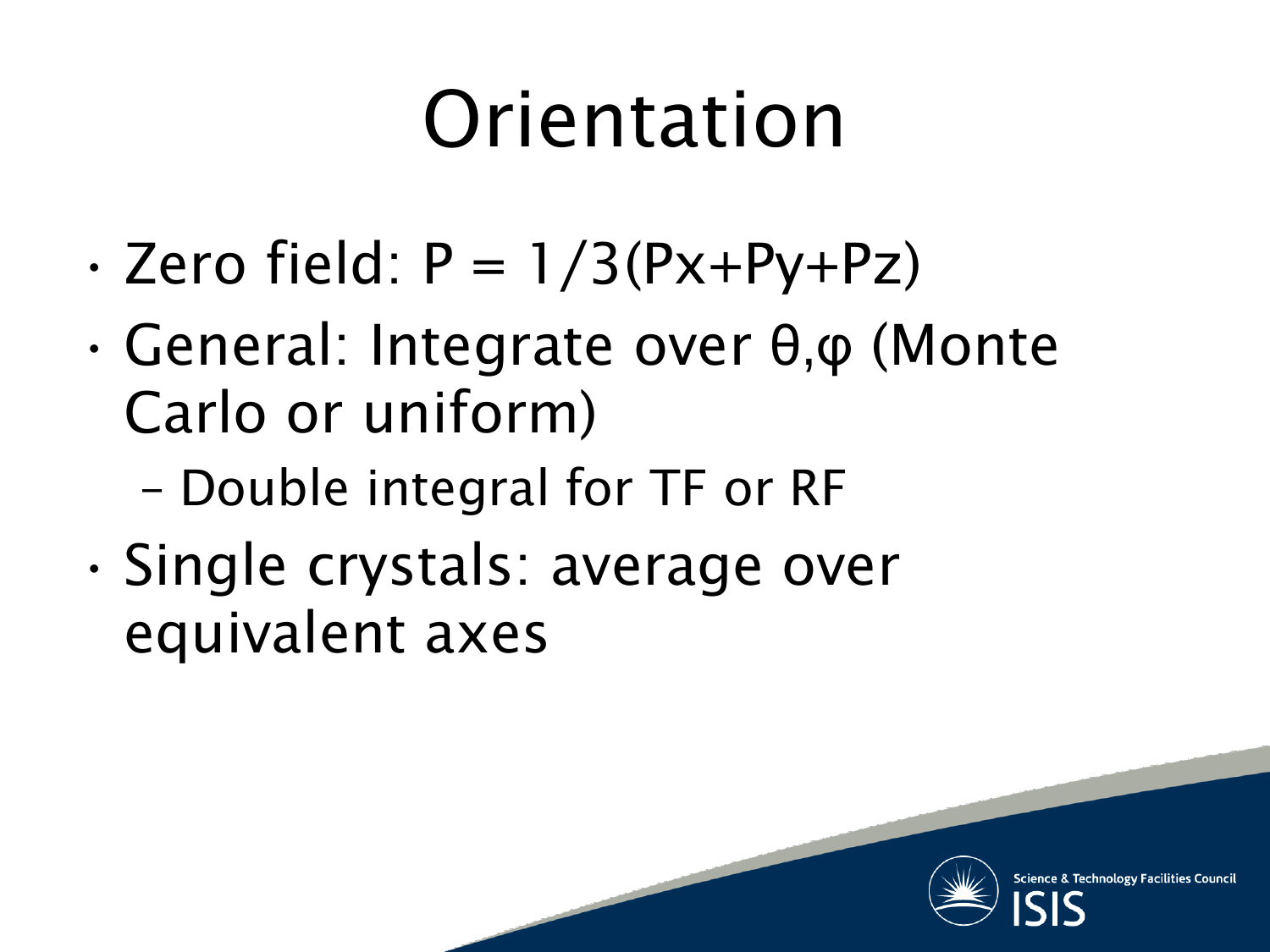### Scans and Loops

- Vary some parameter of H
	- e.g. magnetic field, hyperfine coupling, distances for dipolar interaction
- Re-evaluate P(t) or Integral asymmetry
- Collect results
	- Set of time spectra
	- Repolarisation or ALC spectrum

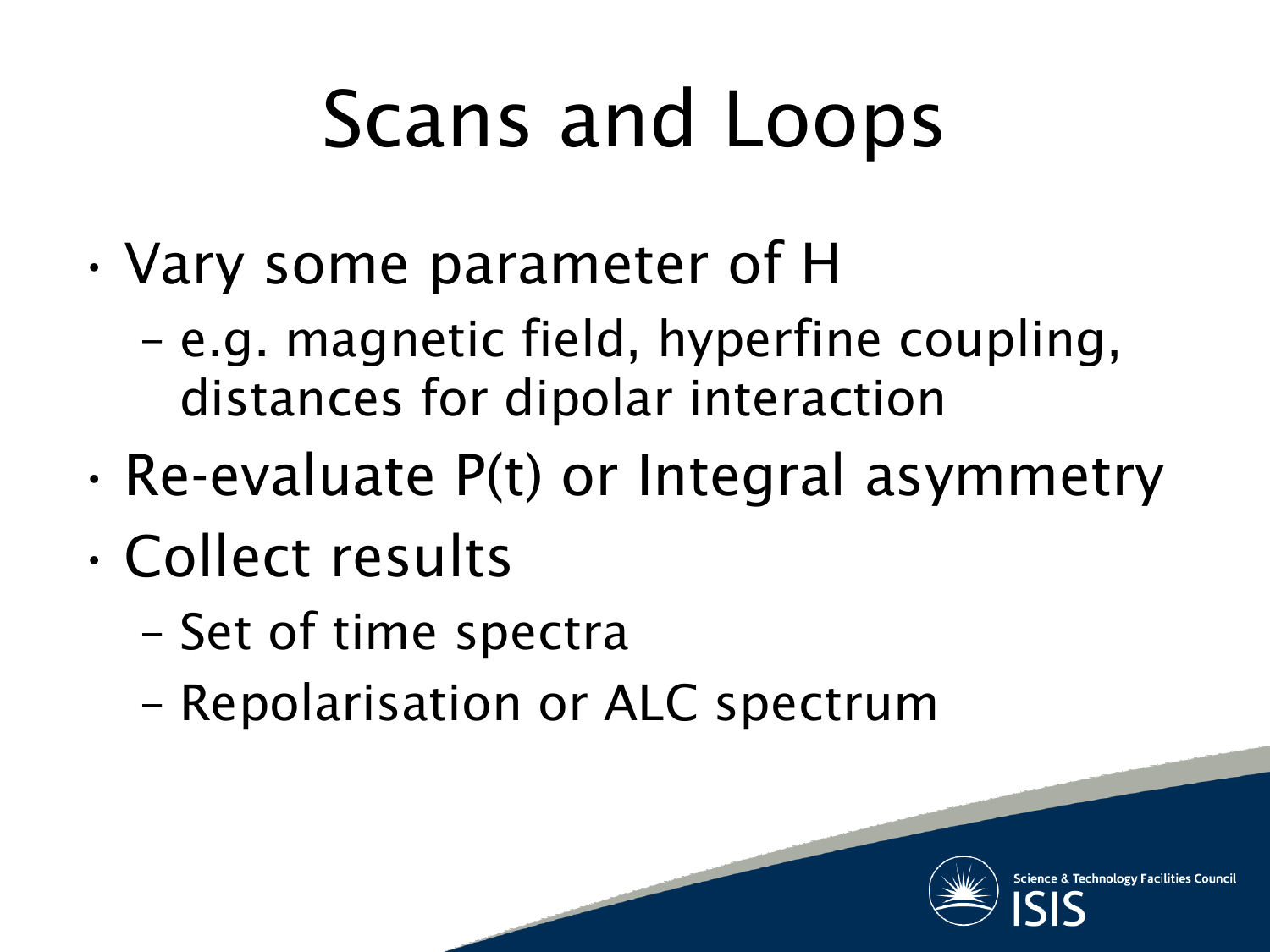## Fitting data

- Use Quantum as a fit function in Mantid
- Specify which model parameters are to be fit parameters
- E.g. F-mu distance, hyperfine constants, relaxation rates, TF field magnitude

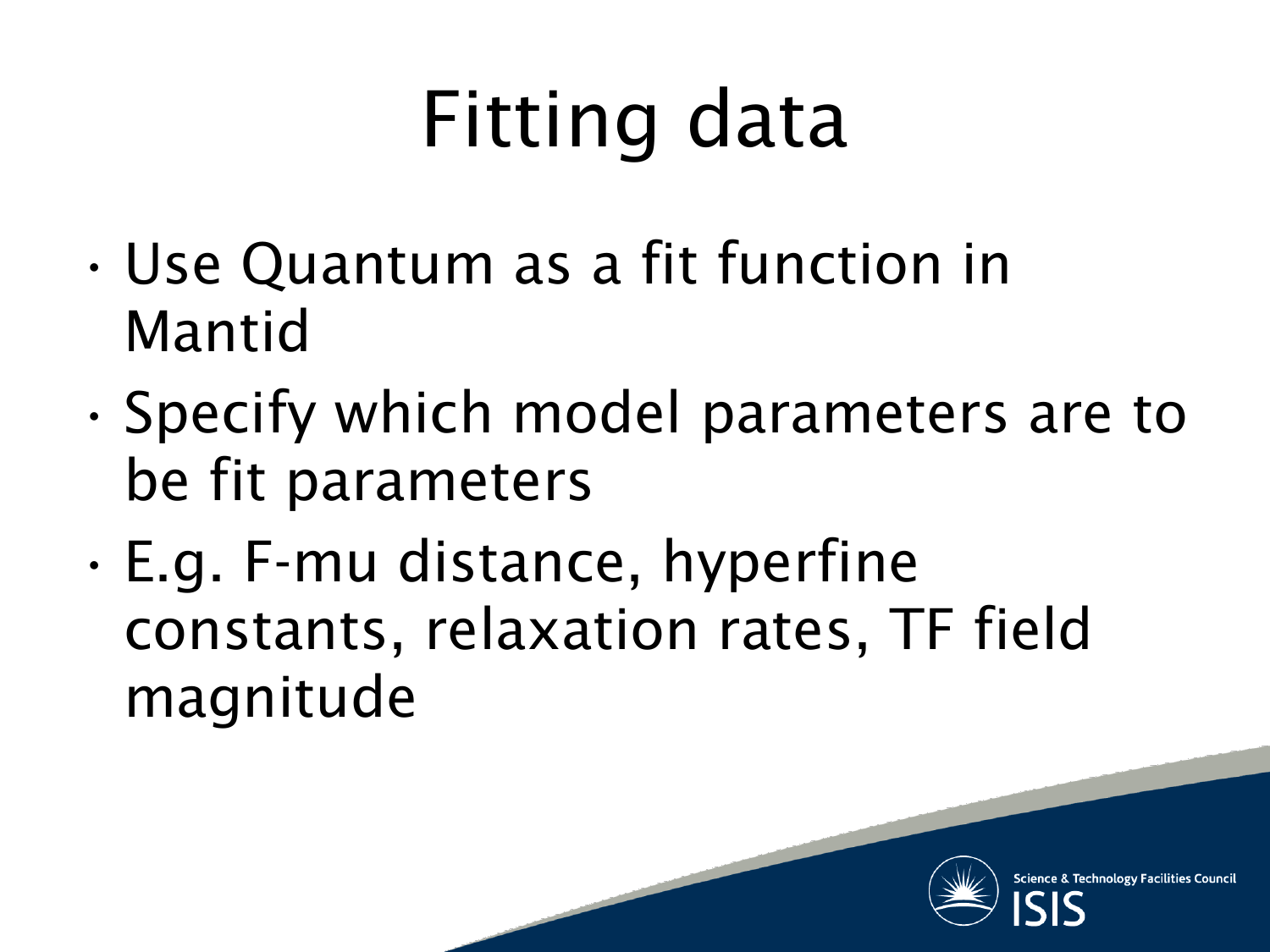### Fitting raw data

- Fit to one or more spectra (global parameters)
	- Different magnetic fields
	- Different detectors (x,y) in TF
	- Different "periods" (RF on or off)
- P(t) evaluated at experimental time bins

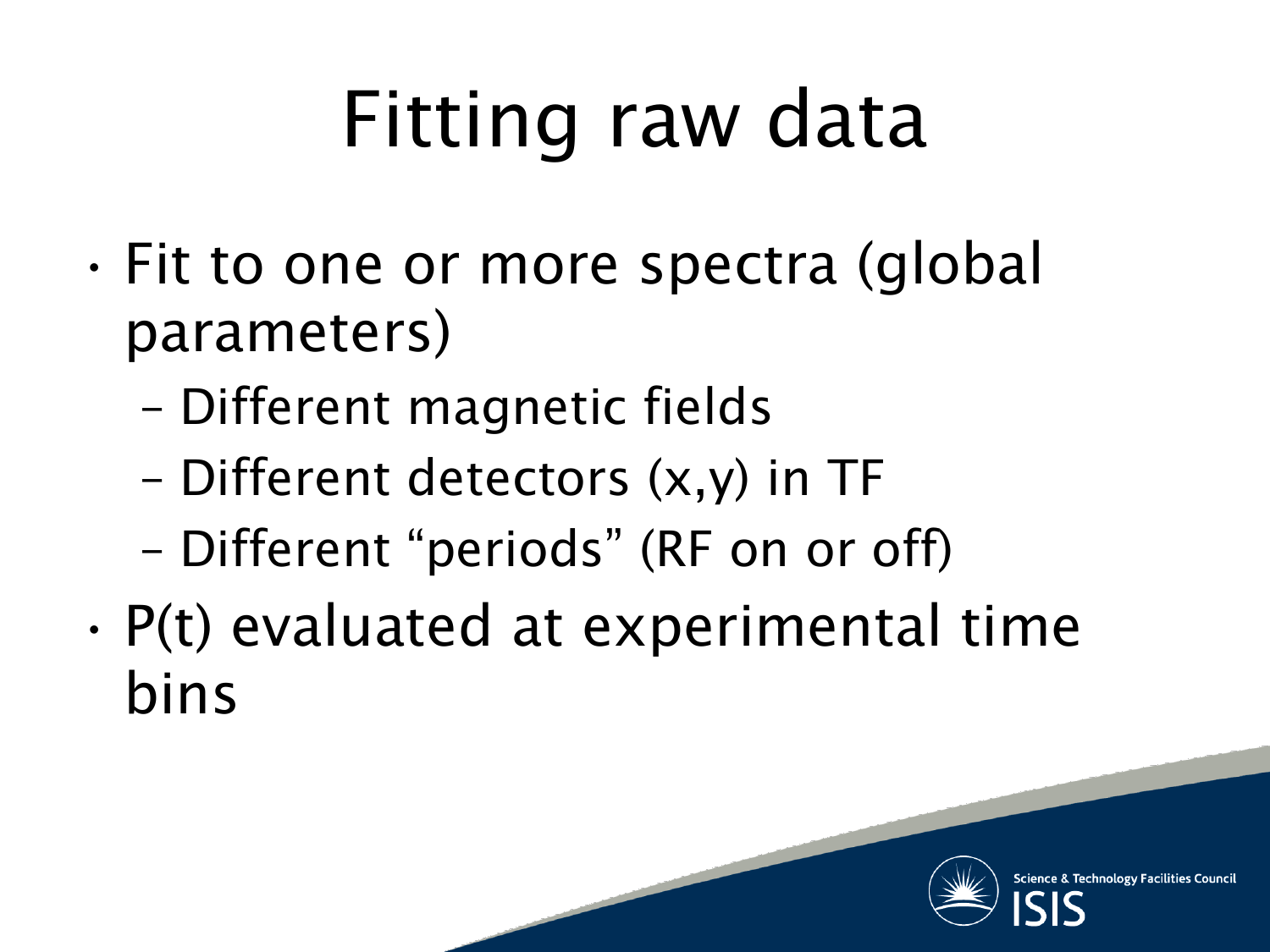# Fitting integral data

- $\cdot$  Evaluate  $\langle P(t,B) \rangle$  at the applied field values
- Usually add an empirical background function (instrumental correction)



**Technology Facilities**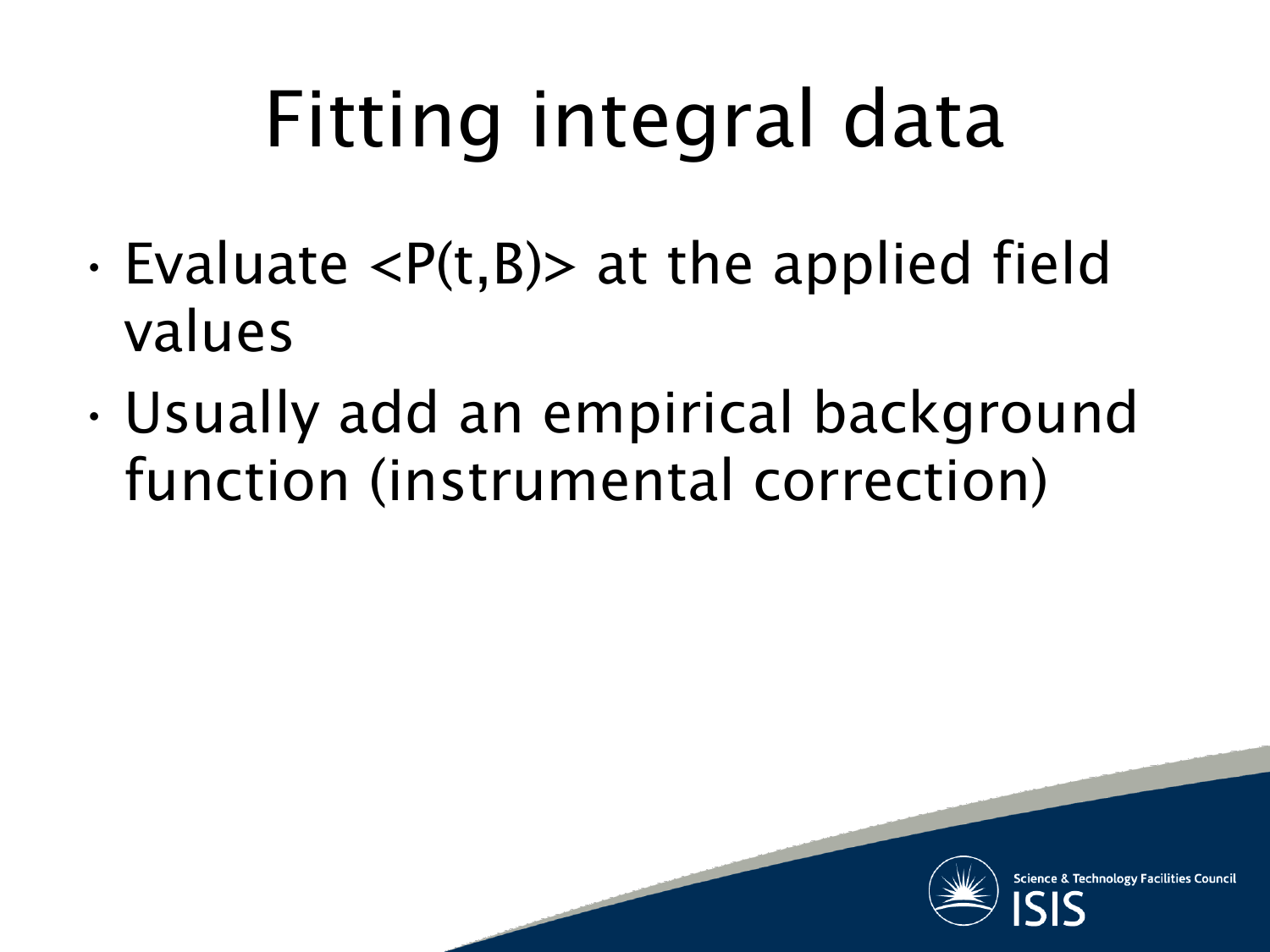#### Installing in Mantid

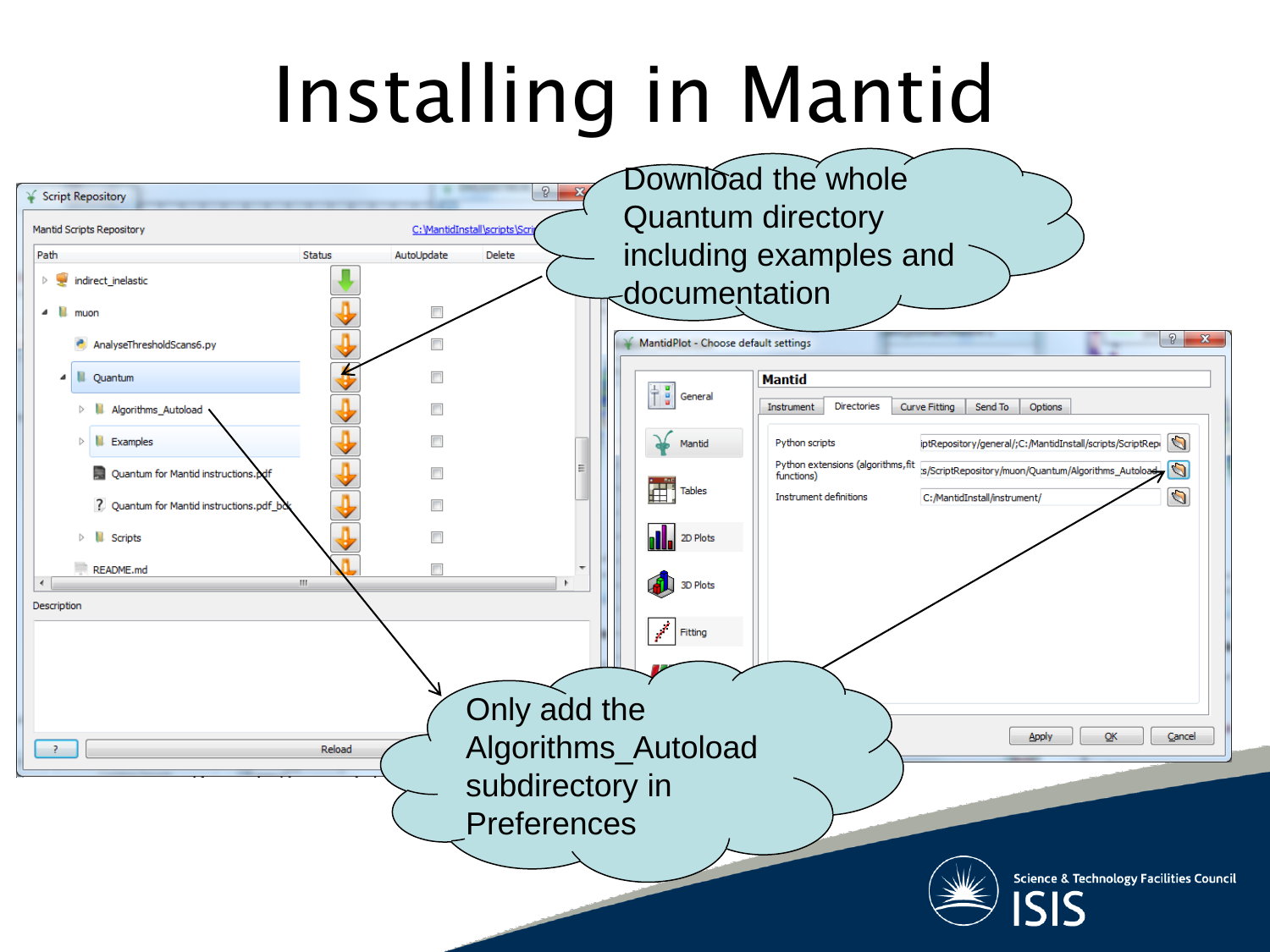# Using Quantum



- Create a Table workspace
	- Helper algorithm for this
- Fill it with instructions

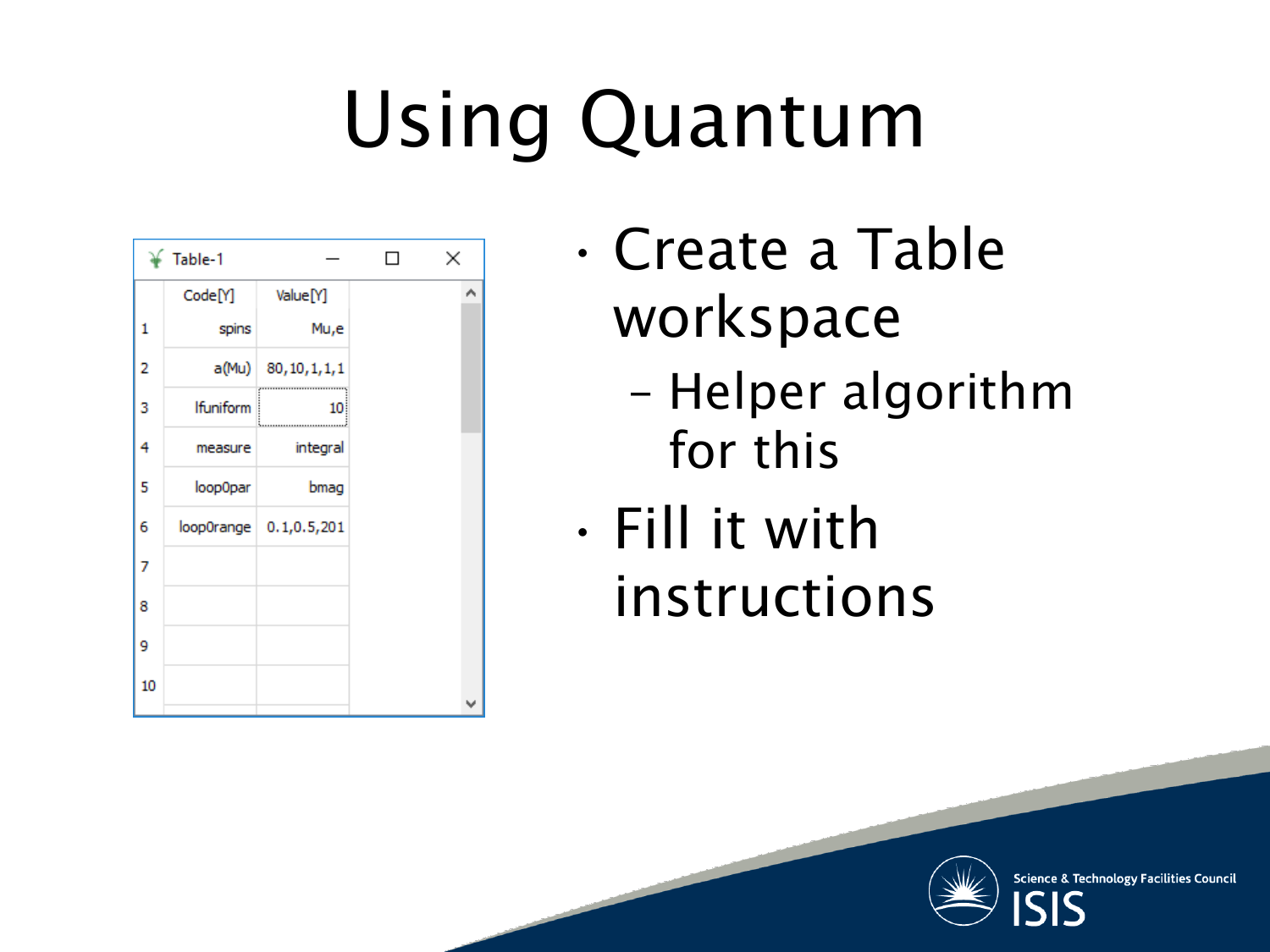# Using Quantum



Always a "spins" line saying what the muon is interacting with

Hyperfine coupling between the muon and the electron (implied). Axial symmetry along (1,1,1)

Average over orientations of the "sample" with respect to the muon polarisation and field, e.g. powder. Here it's LF

What quantity to plot

Scan the magnetic field from 0.1 to 0.5 Tesla with 201 steps. Zeeman interactions implied.

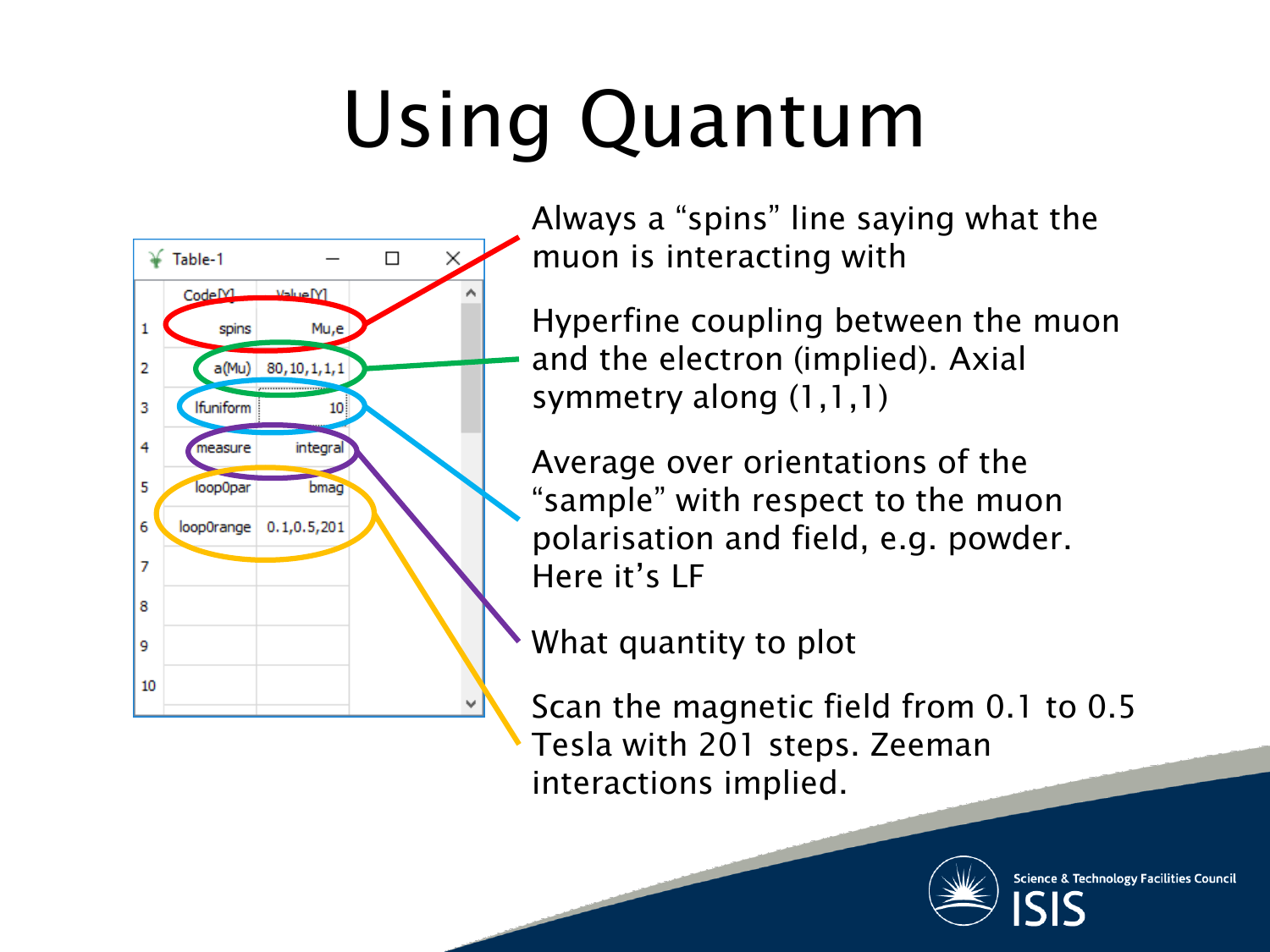# Using Quantum



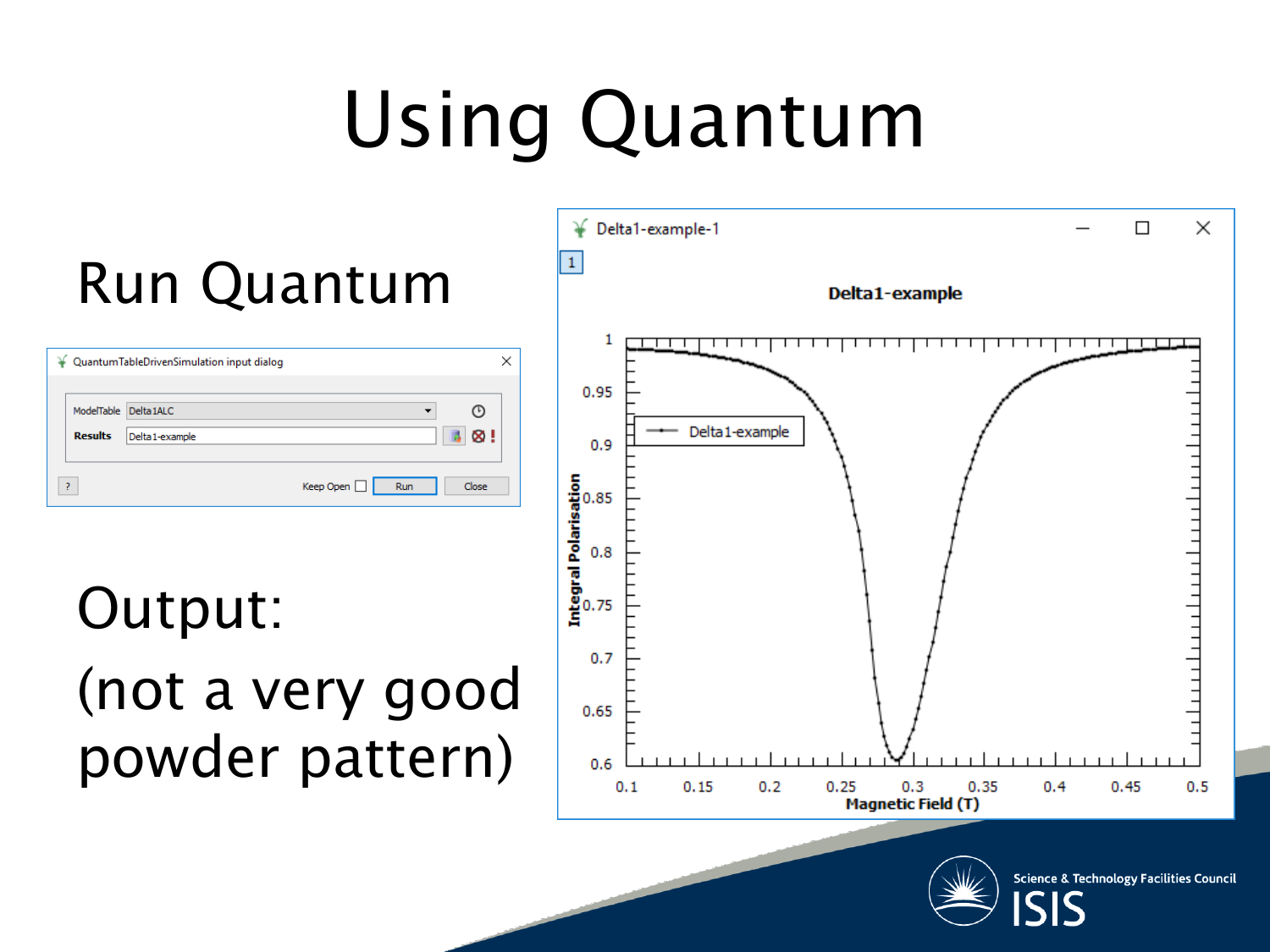### Improving the output

• Increase the averaging of orientations





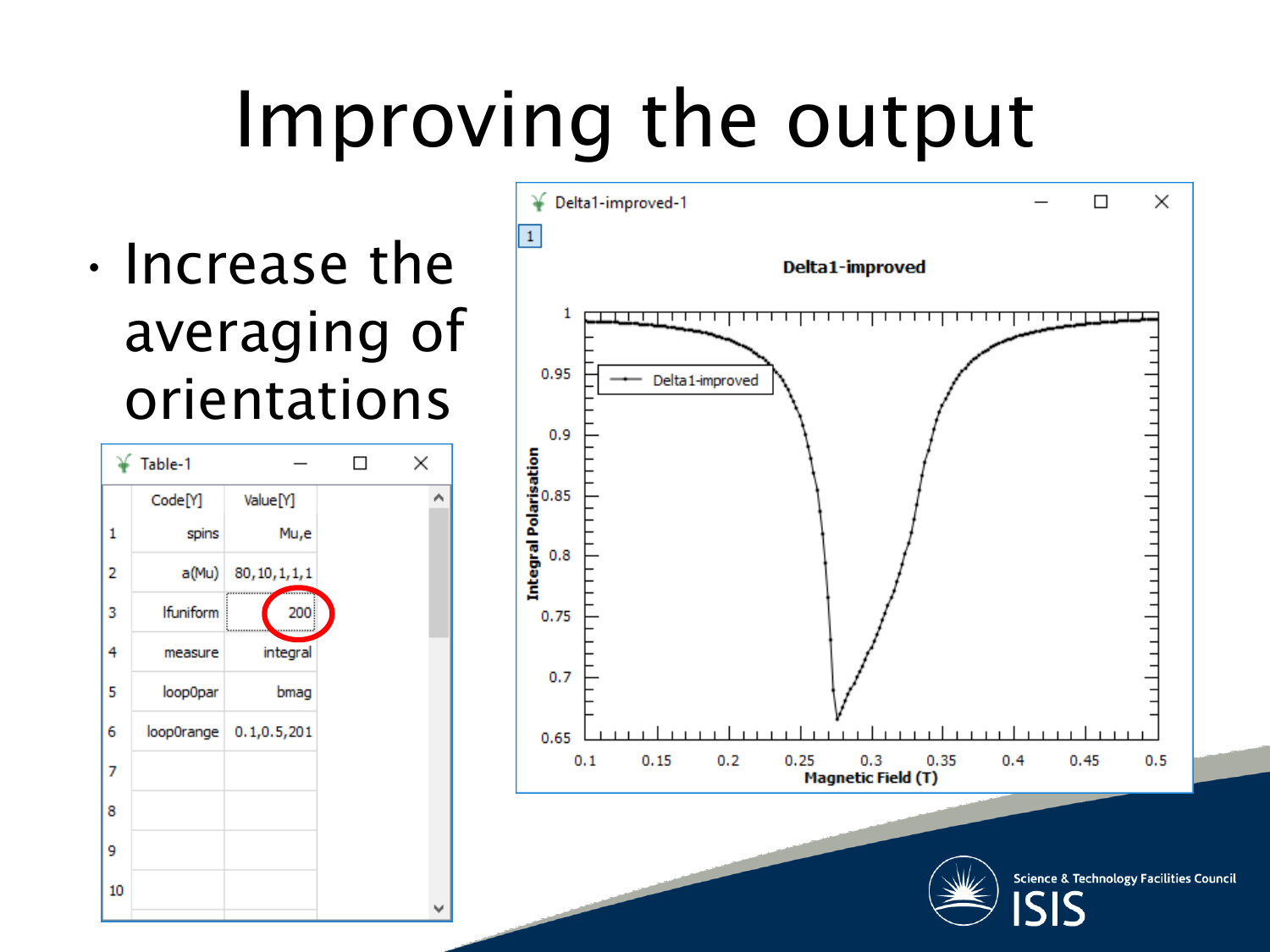#### More options

• Specify location of spins – calculates dipolar coupling

|   | Table-3 | П             | $\times$ |
|---|---------|---------------|----------|
|   | Code[Y] | Value[Y]      | ۸        |
| 1 | spins   | Mu,F1,F2      |          |
| 2 | r(Mu)   | 0, 0, 0       |          |
| 3 | r(F1)   | $0, 0, -1.23$ |          |
| 4 | r(F2)   | 0,0,1.23      |          |
| 5 | measure | timespectra   |          |
| 6 | Ifaxes  | 1,0,0<br>     |          |
| 7 |         |               |          |
|   |         |               |          |

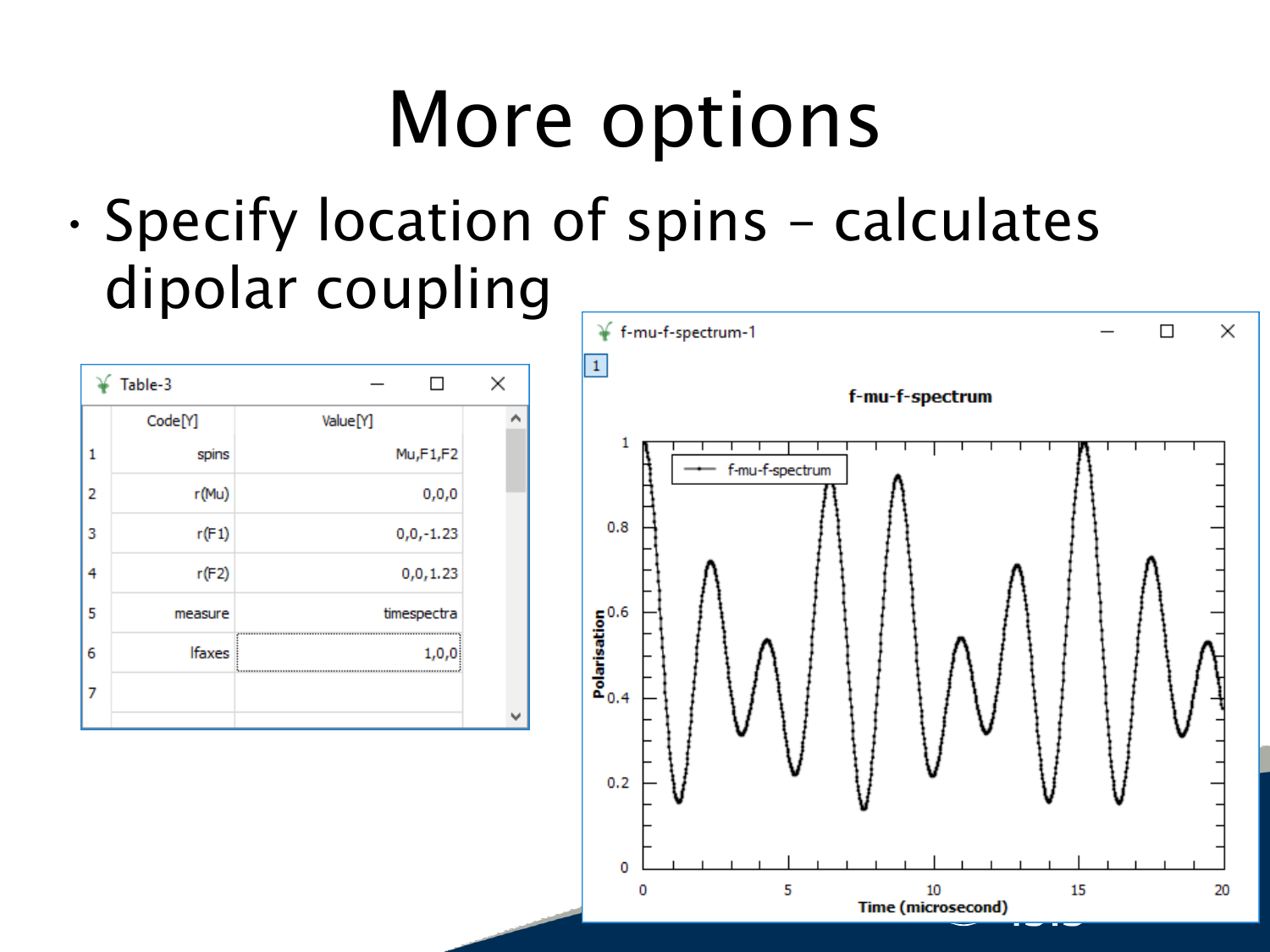#### More options

• Add relaxation

|    | Table-3       |                     | × |
|----|---------------|---------------------|---|
|    | Code[Y]       | Value[Y]            |   |
| 1  | spins         | Mu,F1,F2            |   |
| 2  | r(Mu)         | 0, 0, 0             |   |
| 3  | r(F1)         | $0, 0, -1.23$       |   |
| 4  | r(F2)         | 0, 0, 1.23          |   |
| 5  | measure       | timespectra         |   |
| 6  | <b>Ifaxes</b> | 1,0,0               |   |
| 7  | dynamic       | 1                   |   |
| 8  | relax(F1)     | 0.1                 |   |
| 9  | relax(F2)     | 0.1                 |   |
| 10 | loop0par      | relax(F1);relax(F2) |   |
| 11 | loop0range    | 0,0.5,0,0.5,6       |   |
| 12 |               |                     |   |





Science & Technology Facilities Council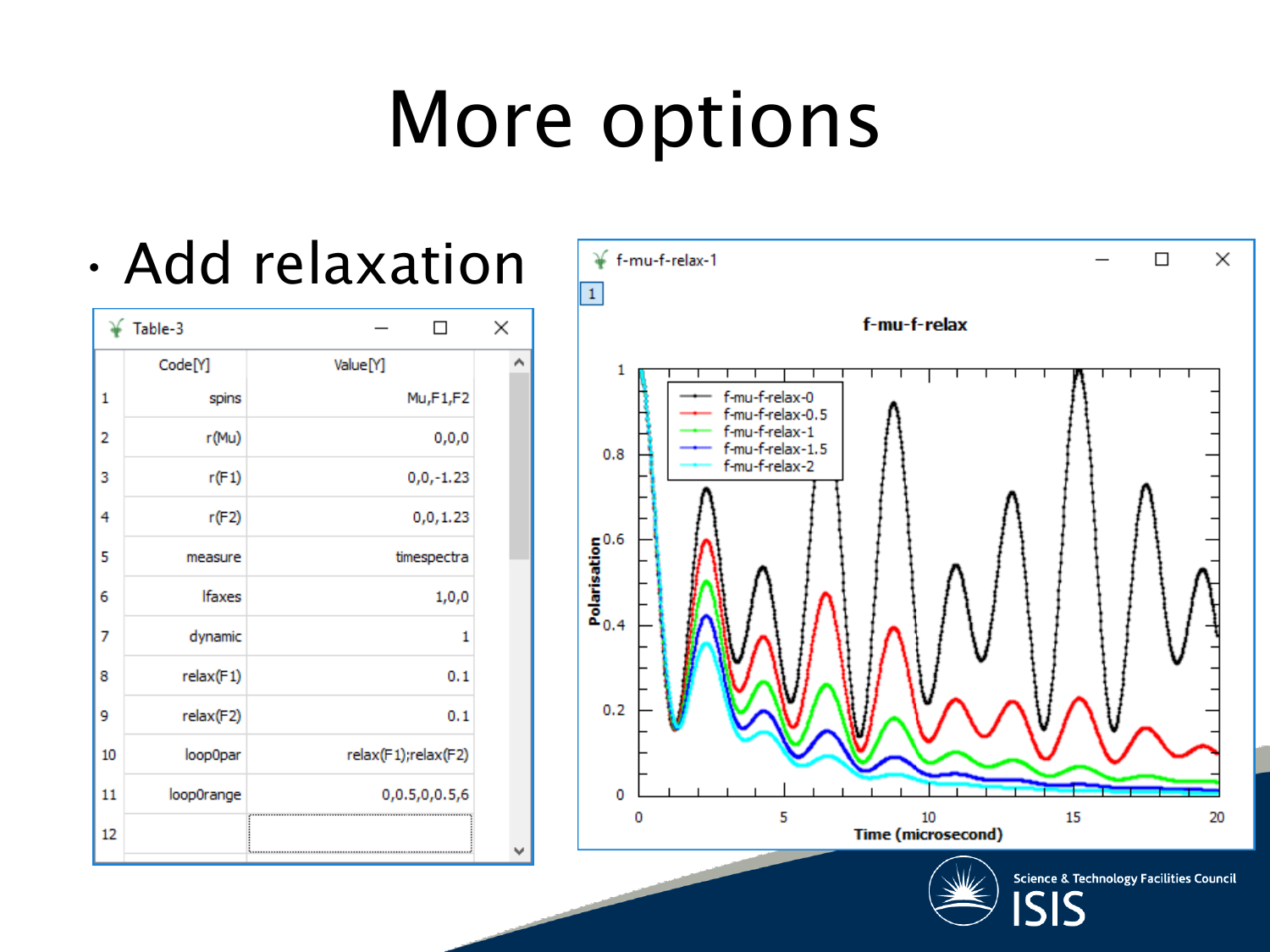#### More options

• Muonium converting to diamagnetic, measure TF precession

|    | Table-4      |                | × |
|----|--------------|----------------|---|
|    | Code[Y]      | Value[Y]       |   |
| 1  | spins        | Mu,e           |   |
| 2  | dynamic      | 2              |   |
| з  | pop(0)       | 1              |   |
| 4  | pop(1)       | 0              |   |
| 5  | a(@0,Mu)     | 4400           |   |
| 6  | convert(0,1) | 100            |   |
| 7  | measure      | timespectra    |   |
| 8  | tfuniform    | 1              |   |
| 9  | bmag         | 0.002          |   |
| 10 | loop0par     | convert(0,1)   |   |
| 11 | loop0range   | $10, 1280, -8$ |   |
|    |              |                |   |
|    |              |                |   |

Negative steps for log scale

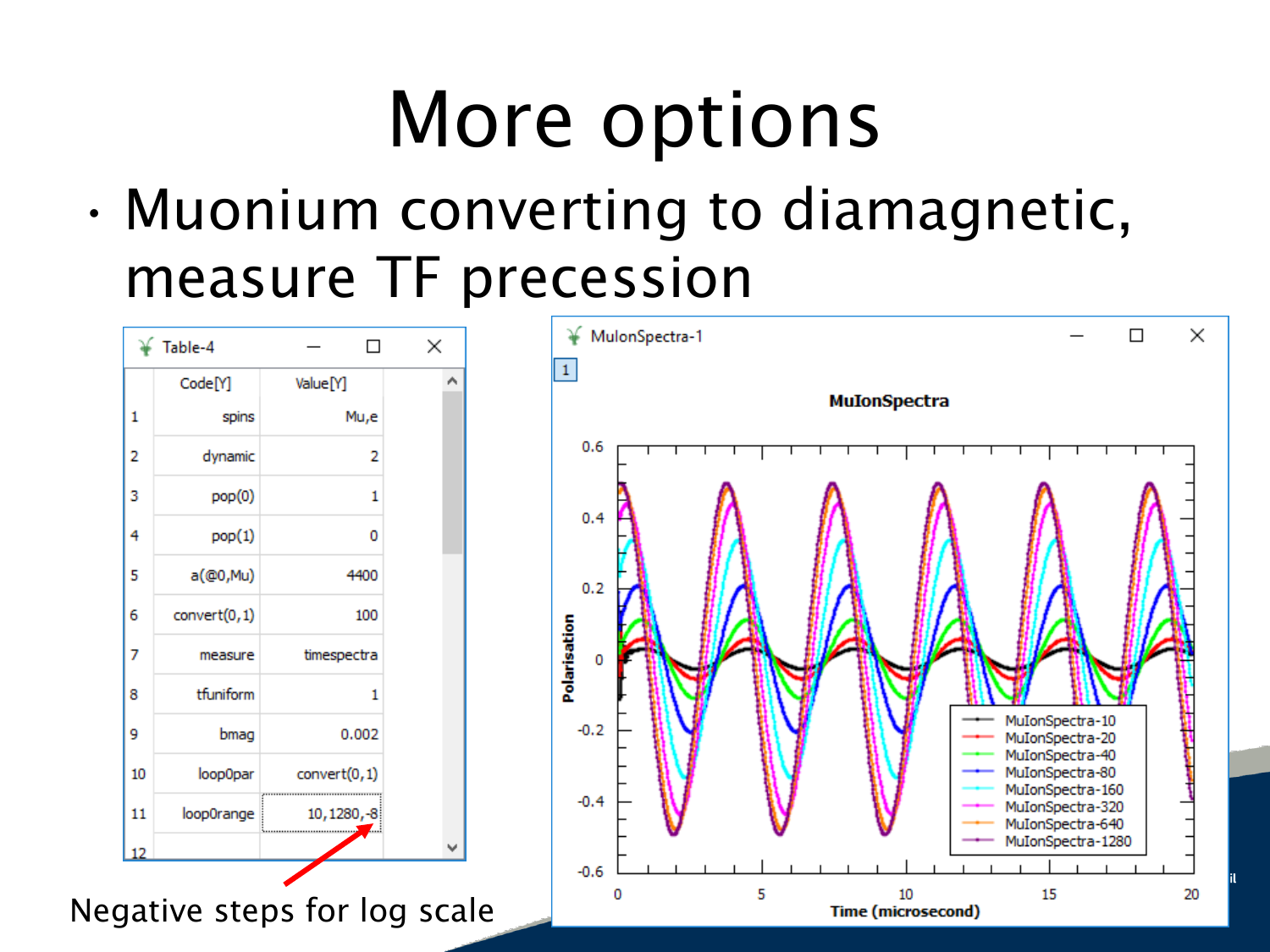#### Fitting the simulated results within Quantum

| × |                                                 | Table-4       |    |
|---|-------------------------------------------------|---------------|----|
|   | Value[Y]                                        | Code[Y]       |    |
|   | Mu,e                                            | spins         | 1  |
|   | 2                                               | dynamic       | 2  |
|   | 1                                               | pop(0)        | 3  |
|   | 0                                               | pop(1)        | 4  |
|   | 4400                                            | a(@0,Mu)      | 5  |
|   | 100                                             | convert(0, 1) | 6  |
|   | fit                                             | measure       | 7  |
|   | 1                                               | tfuniform     | 8  |
|   | 0.002                                           | bmag          | 9  |
|   | convert(0,1)                                    | loop0par      | 10 |
|   | 10,100000,-200                                  | loop0range    | 11 |
|   | name=ExpDecayOsc,A=0.5,Frequency=0.271,Phi=-0.5 | fitfunction   | 12 |
|   |                                                 |               |    |

| <b>MulonFits</b>    |          |               | ιI | ×          |
|---------------------|----------|---------------|----|------------|
| <b>Y</b> values     | X values | <b>Frrors</b> |    |            |
|                     |          | n<br>$10As-1$ |    | 10.473     |
| А                   |          | 0.0282173     |    | 0.0295496  |
| Lambda              |          | 1.70715e-05   |    | 1.76169e-  |
| Frequency           |          | 0.271011      |    | 0.271011   |
| Phi                 |          | $-1.5096$     |    | $-1.50694$ |
| Cost function value |          | 0.0404696     |    | 0.0372813  |
|                     |          |               |    |            |
|                     |          |               |    |            |

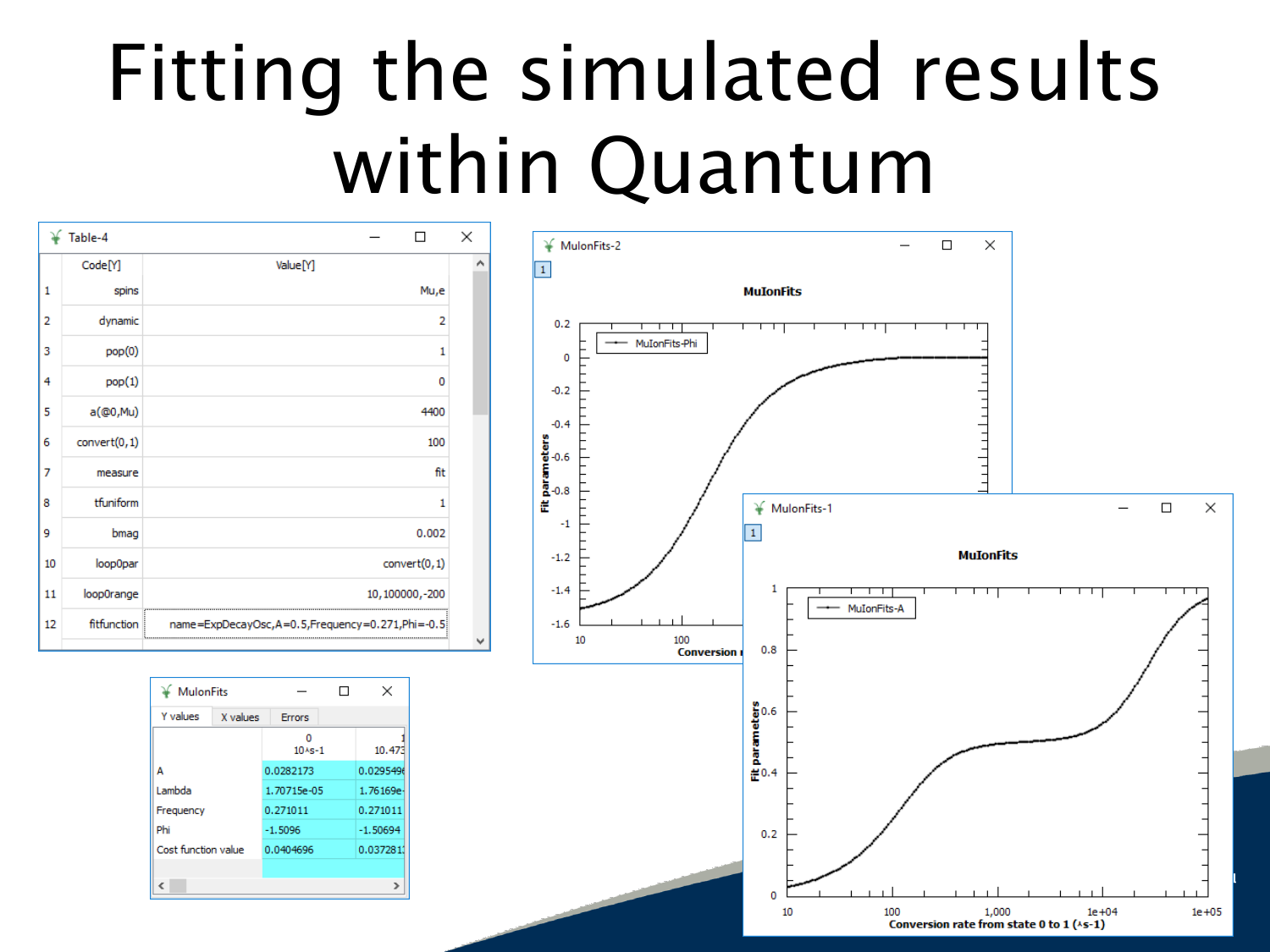### Using Quantum to fit data